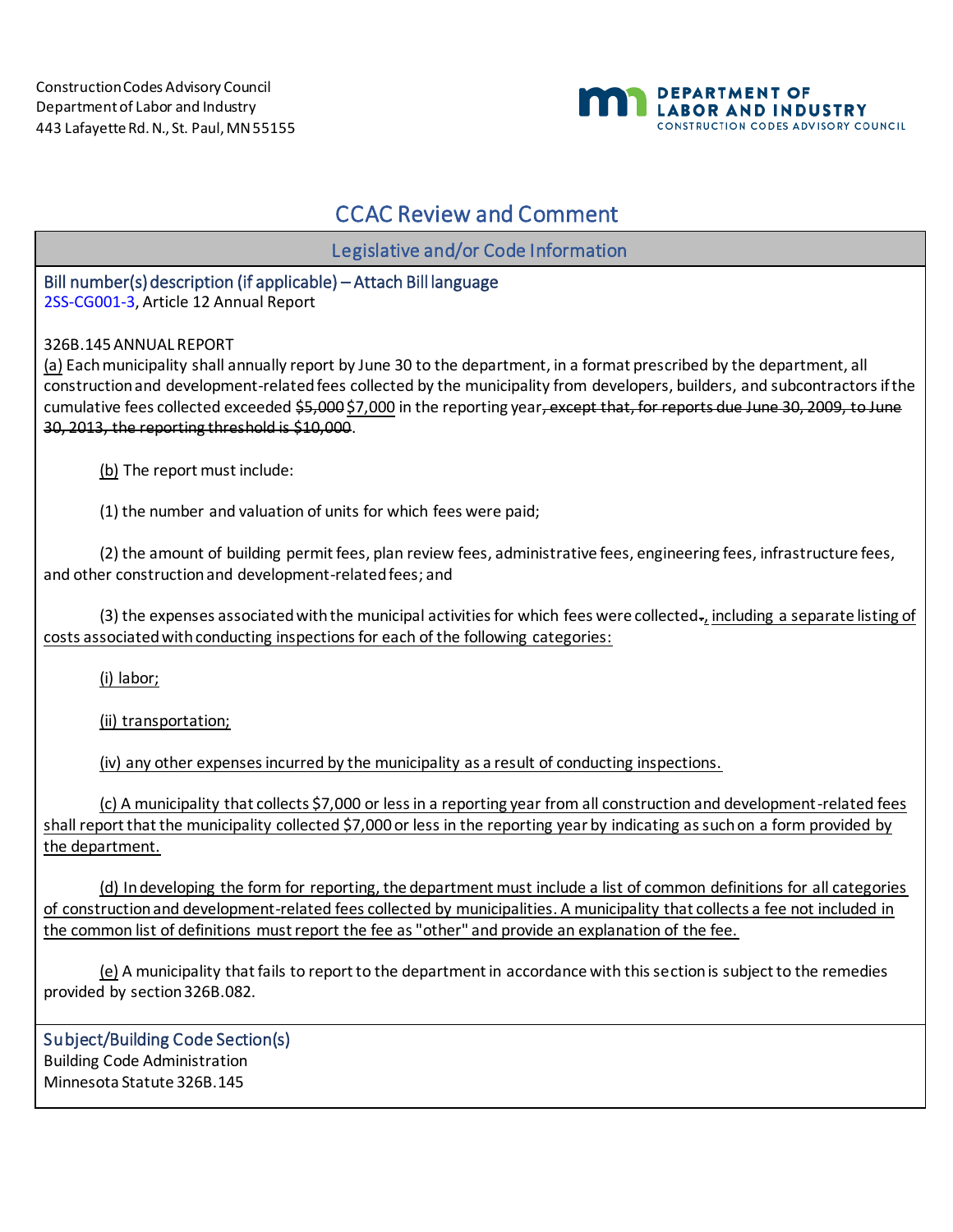| <b>Technical Advisory Group (TAG)</b>                                                                                                                                                                   |                                                                                                                                                                                                                                                                                                                                                                                                                                                                                               |  |
|---------------------------------------------------------------------------------------------------------------------------------------------------------------------------------------------------------|-----------------------------------------------------------------------------------------------------------------------------------------------------------------------------------------------------------------------------------------------------------------------------------------------------------------------------------------------------------------------------------------------------------------------------------------------------------------------------------------------|--|
| TAG Formed $\boxtimes$ Yes<br>∐ No                                                                                                                                                                      | Title of TAG: Building Code Series 1 TAG                                                                                                                                                                                                                                                                                                                                                                                                                                                      |  |
| <b>TAG Members</b><br>Scott McKown<br>Irene Kao<br><b>Charlie Vander Aarde</b><br>Nick Erickson<br>Brian Hoffman<br>Kurt Welker<br>Karen Gridley<br><b>Barry Greive</b><br>Simona Fischer<br>John Smith | Affiliations/Representing<br>MN DLI/CCLD; Assistant Director<br>League of Minnesota Cities<br><b>MetroCities</b><br><b>Housing First Minnesota</b><br>City of St. Louis Park; Association of MN Building Officials<br>Welker Custom Homes; Builders Association of MN<br>MN DLI/CCLD; Accessibility Specialist<br><b>Target Corporation; Building Owners</b><br>MSR Design; MN American Institute of Architects<br>Michaud Cooley Erickson; Building Systems Design and Engineering Practices |  |
| Ken Hinz                                                                                                                                                                                                | <b>CBS Construction Services, Inc; Contractors</b>                                                                                                                                                                                                                                                                                                                                                                                                                                            |  |

## TAG Meeting Date(s)

11/9/2021; 11/23/2021; 12/7/2021; 12/21/21

TAG Comments/Recommendations – Attachment  $\Box$  Yes  $\boxtimes$  No

- 1. The TAG members support raising the reporting fee threshold to \$7,000.
- 2. The proposed reporting requirements are similar to those in the curren[t annual report form](http://www.dli.mn.gov/sites/default/files/pdf/bc_ec016_mcdreport_6_27.pdf) which requires municipalities to report expenses for employee salaries and benefits, transportation, office space, supplies and equipment, and administrative overhead associated with building code enforcement. TAG consensus is that the proposed language will result in municipalities reporting the same information as they do currently and as such, is not needed.
- 3. Some TAG members and legislators had concerns that the current annual report form does not provide for sufficient breakdown of fees and expenditures for infrastructure and park dedication. Additional detail is needed related to amounts collected and expended on traildedication, streets, and sewers. The form can be revised administratively to include additional detail without any changes to statutory language. DLI and the League of Minnesota Cities will continue to work with stakeholders to capture this additional information.

## **Suggested language as follows: [326B.145](https://www.revisor.mn.gov/statutes/cite/326B.145)ANNUAL REPORT.**

Each municipality shall annually report by June 30 to the department, in a format prescribed by the department, all construction and development-related fees collected by the municipality from developers, builders, and subcontractors if the cumulative fees collected exceeded \$5,000 \$7,000 in the reporting year, except that, for reports due June 30, 2009, to June 30, 2013, the reporting threshold is \$10,000. The report must include:

(1) the number and valuation of units for which fees were paid;

(2) the amount of building permit fees, plan review fees, administrative fees, engineering fees, infrastructure fees, and other construction and development-related fees; and

(3) the expenses associated with the municipal activities for which fees were collected.

A municipality that fails to report to the department in accordance with this section is subject to the remedies provided by sectio[n326B.082.](https://www.revisor.mn.gov/statutes/cite/326B.082)